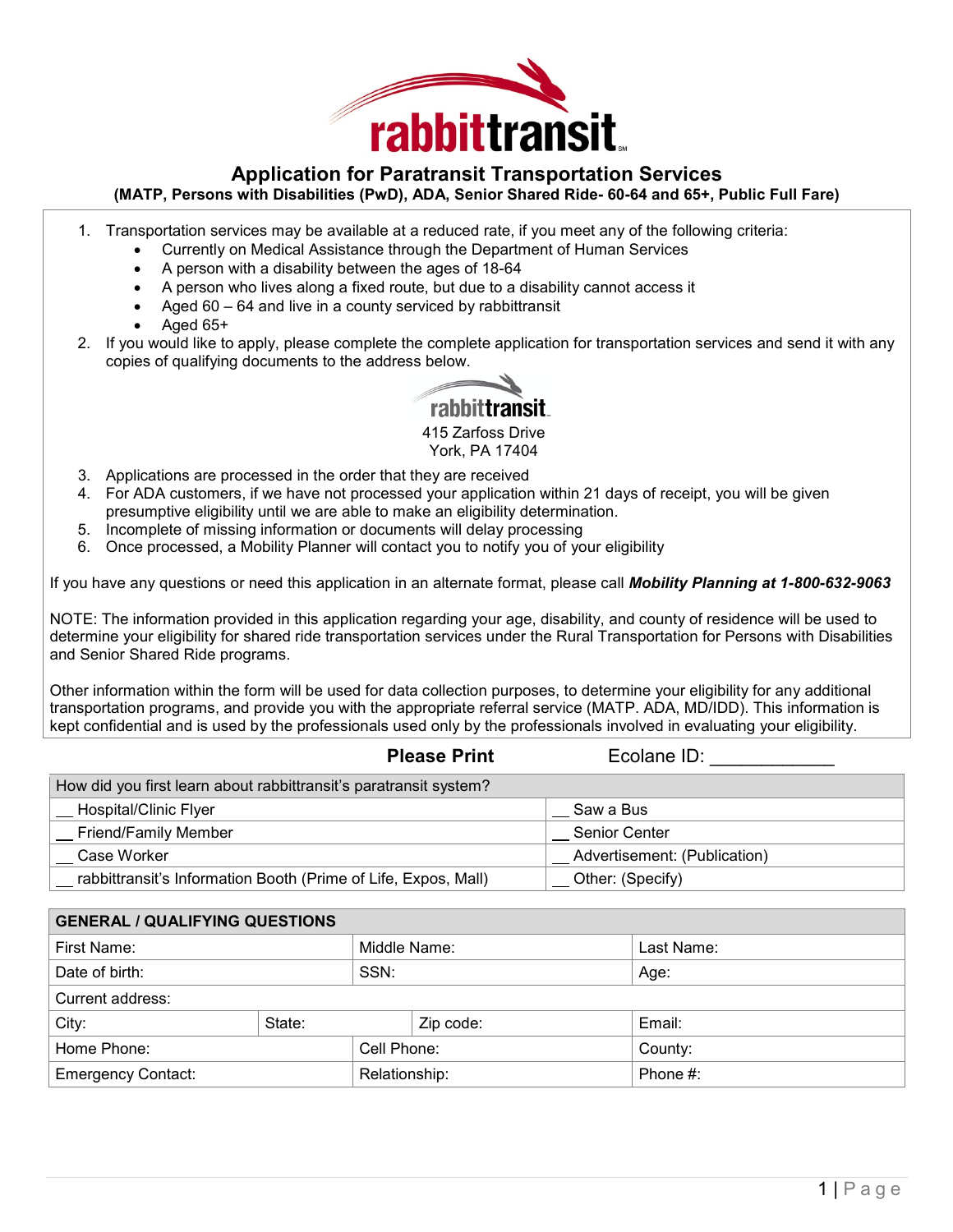| <b>NEEDS ASSESSMENT</b>                                                                                                                                                                                  |                                     |        |  |  |
|----------------------------------------------------------------------------------------------------------------------------------------------------------------------------------------------------------|-------------------------------------|--------|--|--|
| What is your primary language?                                                                                                                                                                           |                                     |        |  |  |
| Do you have a medical assistance card?                                                                                                                                                                   | Yes No                              |        |  |  |
| Do you have a vehicle in the household?                                                                                                                                                                  | Who owns the vehicle?<br>No.<br>Yes |        |  |  |
| Do you have a disability according to the Americans w/ Disabilities Act (ADA)? If yes, attach the Certification of Disability Form                                                                       |                                     |        |  |  |
| Do you have any mobility devices such as                                                                                                                                                                 |                                     |        |  |  |
| <b>Manual Wheel Chair</b>                                                                                                                                                                                | Oxygen                              | Cane   |  |  |
| <b>Motorized Scooter</b>                                                                                                                                                                                 | Power Wheel Chair                   | Walker |  |  |
| Crutches                                                                                                                                                                                                 | Guide Dog                           | Other  |  |  |
| Do you require the services of a personal care assistant or escort when you travel? (Someone that is needed to assist<br>you during the trip or at the origin or destination)<br>Sometimes<br>No.<br>Yes |                                     |        |  |  |

**AGE VERIFICATION:** Please send a legible photo copy of one of the listed forms of proof of age along with this application **A Medicare card is not an acceptable proof of age.** Please check which verification you are enclosing.

| Armed forces discharge/separation papers          | Pennsylvania ID card                 |
|---------------------------------------------------|--------------------------------------|
| Passport/naturalization papers                    | Photo motor vehicle driver's license |
| <b>Baptismal certificate</b>                      | Birth certificate (Maiden Name)      |
| PACE ID Card                                      | Veteran's Universal Access ID Card   |
| Statement of age from U.S. Social Security Office | <b>Resident Alien Card</b>           |

| <b>CURRENT TRAVEL</b>                                                                                                |                            |  |  |  |  |
|----------------------------------------------------------------------------------------------------------------------|----------------------------|--|--|--|--|
| Do you currently use rabbittransit fixed route bus services?                                                         | __ Yes __ No ___ Sometimes |  |  |  |  |
| Does the weather affect your ability to use rabbittransit fixed route bus service? Yes No<br>If yes, please explain: |                            |  |  |  |  |
| List your most frequent destinations and how you get there now                                                       |                            |  |  |  |  |
| How often do you go there?<br>Destination address where you go<br>How do you get there?                              |                            |  |  |  |  |
|                                                                                                                      |                            |  |  |  |  |
| 2.                                                                                                                   |                            |  |  |  |  |

| DUPLICATION OF TRANSPORTATION SERVICES                                                                               |                                              |
|----------------------------------------------------------------------------------------------------------------------|----------------------------------------------|
| Do you currently receive any transportation services?                                                                | No.<br>Yes                                   |
| Are any of your transportation costs paid for by another program or organization? (Select from below all that apply) |                                              |
| Senior Citizens Shared Ride Transportation Program                                                                   | Office of Vocational Rehabilitation (OVR)    |
| <b>Medical Assistance Transportation Program</b>                                                                     | Mental Health/Mental Rehabilitation (MH/IDD) |
| Americans w/Disabilities Act Complementary Paratransit                                                               | Area Agency on Aging                         |
| Group Home (Where you live)                                                                                          | Other                                        |

| <b>ENVIRONMENT AROUND YOUR RESIDENCE</b>                                                           |  |  |  |  |
|----------------------------------------------------------------------------------------------------|--|--|--|--|
| How many steps are there at the entrance you use at your residence?                                |  |  |  |  |
| Can you get to a vehicle without the help of another person?<br>Yes<br>. No                        |  |  |  |  |
| How would you describe the terrain where you live?<br>Hill.<br>Paved Lane<br>Unpaved lane<br>Steep |  |  |  |  |
| Are there sidewalks in your neighborhood?<br>No<br>Yes                                             |  |  |  |  |

| <b>DEMOGRAPHIC INFORMATION</b> The following information is not required for Shared Ride to sponsor 85% of your trip<br>fare. This information is required by the Offices for Aging, Inc. for reporting purposes. |  |  |  |  |  |
|-------------------------------------------------------------------------------------------------------------------------------------------------------------------------------------------------------------------|--|--|--|--|--|
| Ethnic Information:<br>Asian American/Pacific Islander<br>White African American<br>Am Indian/Alaskan Native<br>Hispanic Origin                                                                                   |  |  |  |  |  |
| Do you have adequate housing?<br>Do you live alone?<br>No.<br>Yes<br>No.<br>Yes                                                                                                                                   |  |  |  |  |  |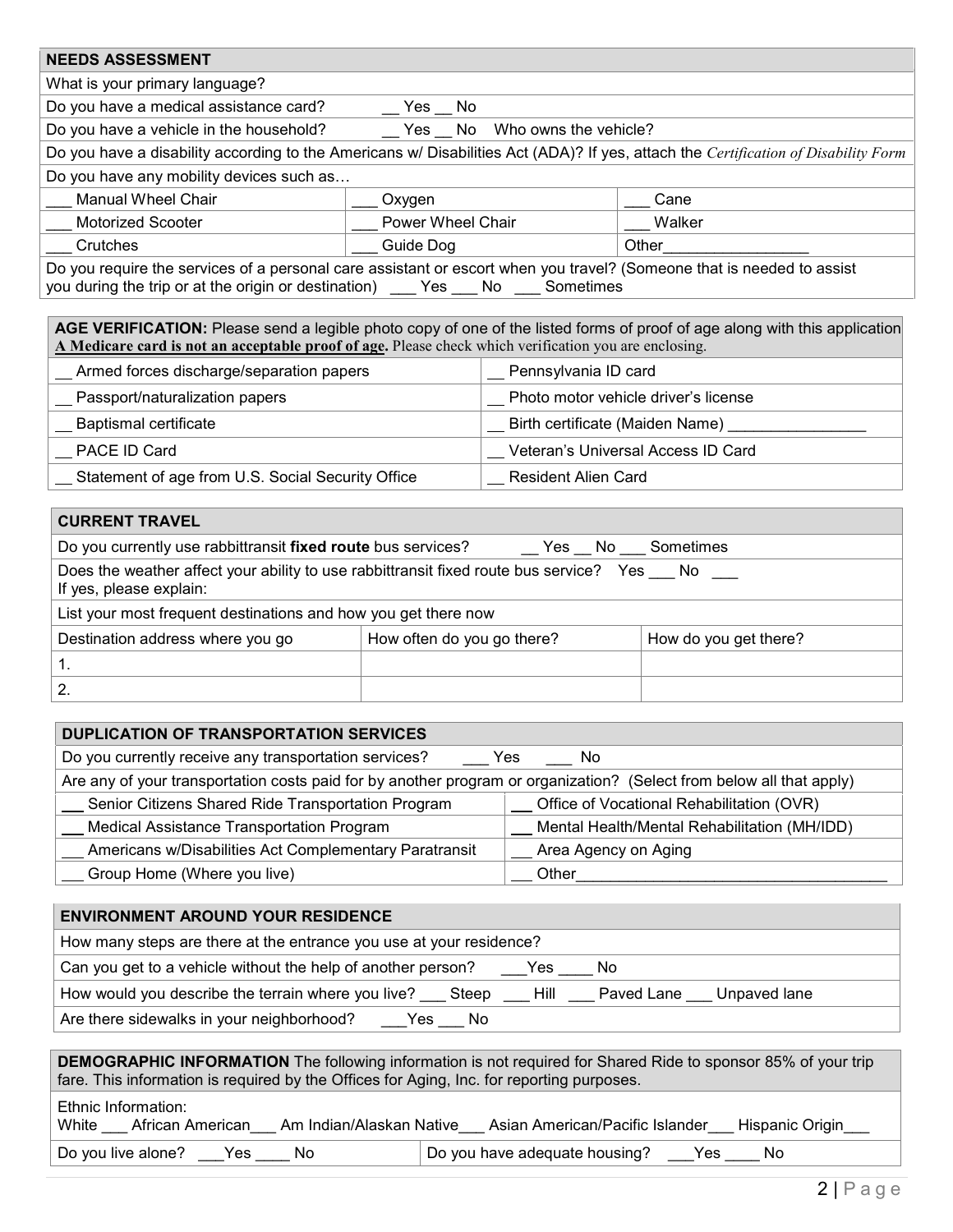## **INCOME AND HOUSEHOLD RELATED DATA**

*If you are NOT registered for the Medical Assistance Transportation Program (MATP), you may qualify, and this program could pay all of the cost for your eligible trips to medical appointments*

**After reviewing the chart below I think that…**

I'm already registered with MATP  $\qquad \qquad$  I may qualify for MATP  $\qquad \qquad$  I do not think I qualify for MATP

| UNITED STATES DEPARTMENT OF HEALTH AND HUMAN SERVICES<br><b>2016 POVERTY GUIDELINES</b> |                     |                      |                     |  |  |
|-----------------------------------------------------------------------------------------|---------------------|----------------------|---------------------|--|--|
| <b>Household Size (select one)</b><br>Annual Income (select one)                        |                     |                      |                     |  |  |
| $\overline{\phantom{0}}$ 2                                                              | less than \$11,770  | \$11,771 - \$17,930  | \$17,931 - \$23,985 |  |  |
|                                                                                         | $$23,986 - $29,425$ | $$29,425 - $30,135$  | \$30,136 - \$39,825 |  |  |
| - 5<br>$-6$                                                                             | $$39,826 - $42,615$ | $$42,615 - $48,500$  | \$48,501 - \$55,095 |  |  |
| 8                                                                                       | $$55,096 - $60,625$ | $$60,626 - $65,140$  | \$65,141 - \$71,025 |  |  |
|                                                                                         | \$71,026 - \$81,425 | \$81,426 - \$85,230  | \$85,231 - \$91,825 |  |  |
|                                                                                         | \$91,826 - \$97,710 | \$97,711 - \$102,225 | $$102,226+$         |  |  |

| <b>MEDICAL ASSISTANCE INFORMATION (if applicable)</b> |                                                                                  |  |  |  |
|-------------------------------------------------------|----------------------------------------------------------------------------------|--|--|--|
| Access Card #<br>$\overline{\phantom{0}}$             | -                                                                                |  |  |  |
| Recipient #                                           | Card Issue $#$                                                                   |  |  |  |
| Do you receive any of the following services?         | STAP-Camp Name<br>Methadone<br>Dialysis<br><b>After School Services</b><br>Other |  |  |  |

#### **RELEASE OF INFORMATION and CERTIFICATION OF APPLICATION**

I certify that the information contained in this application is correct and truthful to the best of my knowledge. I understand the purpose of this application is to determine if I am eligible to participate in transportation programs delivered by rabbittransit.

I give my permission to rabbittransit to contact a healthcare or other professionals that I designate for additional information to verify that I am a person with a disability. \_\_\_Yes \_\_\_\_ No

By signing below, I hereby agree to report any changes in circumstances immediately to this Service Provider regarding my eligibility for funding assistance. I understand that documentation of all eligibility factors may be required to determine eligibility correctly or for auditing purposes and that giving knowingly false statements is a criminal offense. I understand that I have a right to request a Department of Human Services hearing. This affirmation statement covers this application and all attachments required for the determination of eligibility. I am authorizing that, in the event that the Service Provider must verify information regarding my trips from medical providers to which I am traveling, in order to comply with the PA Department of Human Services regulations, you have my permission to do so. The information will be held by only the Service Provider and its agents in the strictest confidence and will not be shared with any other agency, except the professionals from which we are receiving the information.

Your signature (or name person who completed this form)

Date:\_\_\_\_\_\_\_\_\_\_\_\_\_\_\_\_\_\_\_\_\_\_\_\_\_\_ Relationship:\_\_\_\_\_\_\_\_\_\_\_\_\_\_\_\_\_\_\_\_\_\_ Contact Number:\_\_\_\_\_\_\_\_\_\_\_\_\_\_\_\_\_\_\_

### **MAILING INSTRUCTIONS: Please check the following before mailing your application**

**\_\_\_ Include a copy of ONE form of proof of age**

**\_\_\_ Include a copy of any other important documents such as the Certification of Disability Form**

**\_\_\_Sign the Release of information and Certification of Application section**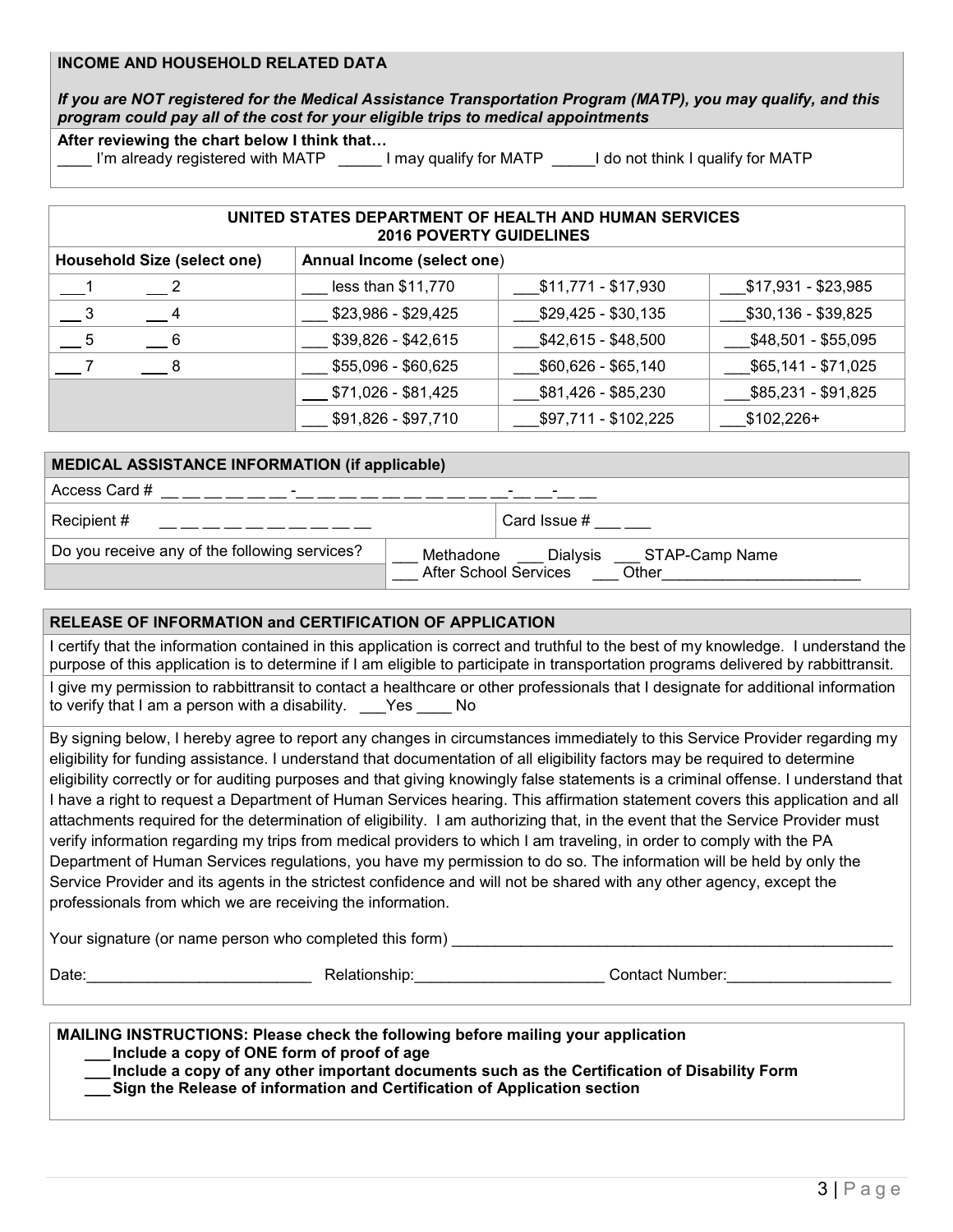#### **MOBILITY FUNCTIONAL ASSESSMENT**

For each below question, check *one* answer. Your answers should be based on: how you feel most of the time; under normal circumstances; using your mobility equipment; and whether you can perform this activity independently.

| Without the help of someone else, can you:                                                                                                                                                                                |                    |              |              |        |  |  |
|---------------------------------------------------------------------------------------------------------------------------------------------------------------------------------------------------------------------------|--------------------|--------------|--------------|--------|--|--|
| Walk up and down three steps if there are handrails on both sides?                                                                                                                                                        | Always             | Sometimes    | <b>Never</b> | Unsure |  |  |
| Use the telephone to get information?                                                                                                                                                                                     | Always             | Sometimes    | Never        | Unsure |  |  |
| Cross the street, if there are curb cuts?                                                                                                                                                                                 | Always             | Sometimes    | Never        | Unsure |  |  |
| Ride up and down a wheelchair lift with handrails on both sides?                                                                                                                                                          | Always             | Sometimes    | Never        | Unsure |  |  |
| Find your way to the bus stop, if someone shows you the way?                                                                                                                                                              | Always             | Sometimes    | Never        | Unsure |  |  |
| Currently travel by yourself?                                                                                                                                                                                             | Always             | Sometimes    | Never        | Unsure |  |  |
| Wait 10 minutes in good weather outdoors without a place to sit?                                                                                                                                                          | Always             | Sometimes    | Never        | Unsure |  |  |
| Step on and off the curb from a sidewalk?                                                                                                                                                                                 | Always             | Sometimes    | Never        | Unsure |  |  |
| Travel up or down a gradual hill on the sidewalk, in good weather?                                                                                                                                                        | Always             | Sometimes    | Never        | Unsure |  |  |
| Travel 3 level blocks, on the sidewalk, when the weather is good?                                                                                                                                                         | Always             | Sometimes    | Never        | Unsure |  |  |
| If you are able to do this, how long does it take you?                                                                                                                                                                    | $< 5$ min          | $5 - 10$ min | $> 10$       | Unsure |  |  |
| Have you ever gotten lost when traveling alone?                                                                                                                                                                           | Yes                |              | No           |        |  |  |
| If the weather is good and there are no barriers in the way, what is the farthest you can walk or travel outdoors on a level<br>sidewalk, using your mobility aid? (Please select the box which most closely your answer) |                    |              |              |        |  |  |
| I cannot travel alone<br>Less than 1 block                                                                                                                                                                                | 3 blocks           | 6 blocks     |              |        |  |  |
| Curb in front of house<br>9 blocks                                                                                                                                                                                        | More than 9 blocks | Other        |              |        |  |  |
| Have you ever received training to learn how to use the bus or travel around the community?<br>No<br>Yes                                                                                                                  |                    |              |              |        |  |  |
| If yes, which agency or person provided the training?<br>When were you trained?                                                                                                                                           |                    |              |              |        |  |  |
| If no, why not?<br>Did you successfully complete the training?<br>No<br>Yes                                                                                                                                               |                    |              |              |        |  |  |
| Was your training route specific?<br>Which routes did you learn?<br>No.<br>Yes                                                                                                                                            |                    |              |              |        |  |  |
| Would you like to participate in training to learn to ride the bus?<br>Yes<br>No                                                                                                                                          |                    |              |              |        |  |  |

## **PROFESSIONAL WRITTEN VERIFICATION OF DISABILITY**

In order to be eligible based on a disability, the Certification of Disability (last page) must be completed by a qualified individual from one of the organizations listed below that you are a person with a disability is **required** to participate in the Rural Transportation for Persons with Disabilities Program and the ADA program.

| Office of Vocational Rehabilitation (OVR)                         |  | <b>Bureau of Blindness and Visual Services</b> |                                     |                                            | <b>Registered Nurse</b> |
|-------------------------------------------------------------------|--|------------------------------------------------|-------------------------------------|--------------------------------------------|-------------------------|
| Disability Insurance (SSDI)                                       |  | <b>United Cerebral Palsy</b>                   |                                     | PA Attendant Care Program                  | Physician               |
| Community Services Program for Persons with Physical Disabilities |  |                                                |                                     | Registered Physical/Occupational Therapist |                         |
| Mental Health/Mental Retardation Program (MH-MR)                  |  |                                                | Center for Independent Living (CIL) | Other                                      |                         |

Information contained in this application will be kept confidential and shared only with professionals involved in evaluating your eligibility and appropriate rabbittransit personnel. rabbittransit staff may need to talk to the applicant later to get more information.

If you are not registered to vote where you live now, would you like to apply to register to vote here today? Yes No No, I am already registered to vote where I live now.